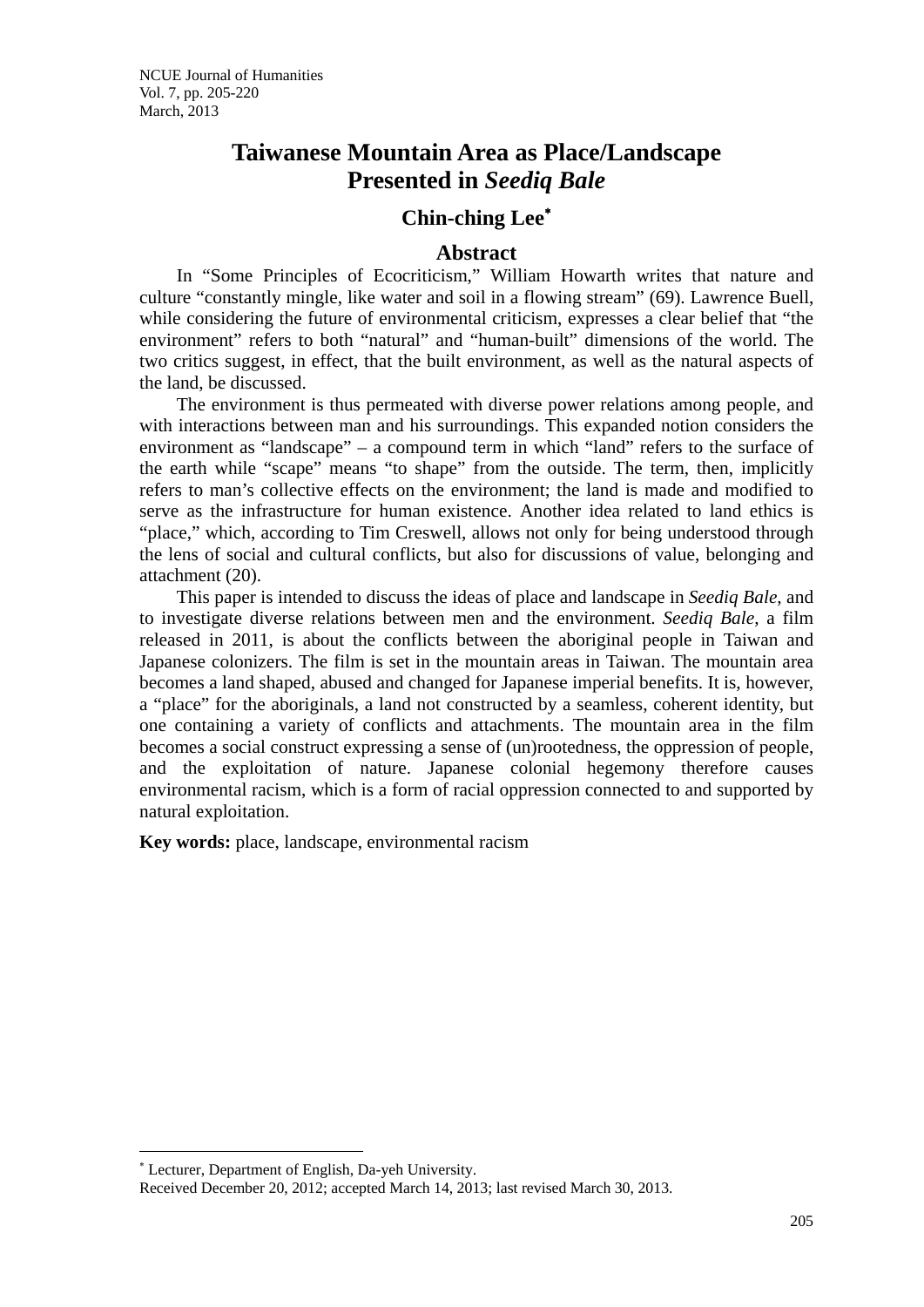# 《賽德克巴萊》中所呈現的台灣山區地景/地方

# 李晶菁<sup>∗</sup>

#### 摘要

威廉霍爾在「生態批評的基本信念」一文中,主張自然與文明其實是「如同潺 漏流水中的泥與水一般,相互交融」。勞倫斯貝爾在思考環境批評的未來時,也明確 的主張:所謂環境,應包含渾然天成與後天改造兩個層面。這兩位批評家都認為: 土地的「自然」與「人為」面向都必須納入考量。

 因此在討論環境議題時,會發現「環境」其實內涵了人與人之間的權力關係, 以及人與周遭的各種互動。這樣的觀念擴展下去,即衍伸出兩個對環境的觀點。一 是「地景」(landscape),此為複合字:land 指地表萬象, scape 指的是外來的「形 塑」。「地景」一詞泛指: 土地為人類存在的物質基本結構之際,人類集體對環境的 影響。另一個對土地倫理的觀點是「地方」(place)。根據克瑞斯威爾的定義,「地 方」這個概念不只可以觀看其內部社會文化的衝突,也可以討論位於其中的價值、 歸屬、和情感依附等。

 基於上述觀念,筆者意圖討論電影「賽德克巴萊」中「地方」、「地景」的呈現, 以及探討其中人與環境不同的關係網絡。此電影於 2011 年上映,其中探討原著民和 日本殖民者之間的衝突。電影以及史實事件發生在中台灣的山區:這山區在日本帝國 利益環視之下,已成為一個被形塑、被壓榨、且因此面貌改變的「地景」。然而,對 原住民而言,這山區是一個「地方」: 內部並非共享平和且單一的身分,而是一個 有內在衝突以及情感依附之地。電影中的山區因此成為一個社會建構,內含了紮根 與失根的矛盾、對人的壓迫、以及對環境的迫害。日本殖民霸權造就了「環境種族 主義」;而所謂的「環境種族主義」,乃指種族壓迫及環境破壞之間相輔相成的關係。

關鍵字:地方,地景,環境種族主義

<u>.</u>

<sup>∗</sup> 大葉大學英美語文學系講師。

到稿日期:2012 年 12 月 20 日;確定刊登日期:2013 年 3 月 14 日;最後修訂日期:2013 年 3 月 30 日。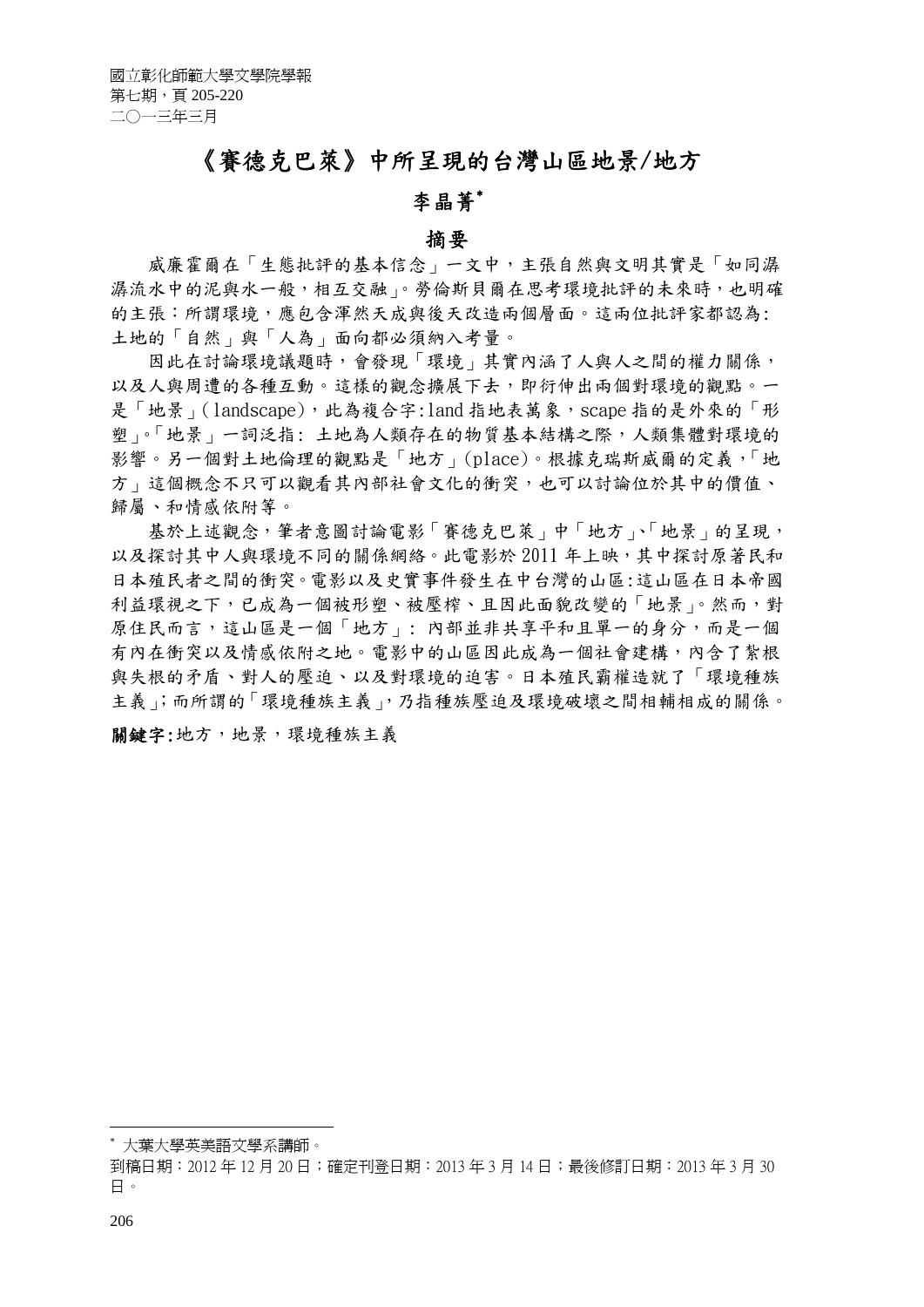### **I. Nature vs. Culture**

 When Michel Foucault proposes that life is inevitably "governed by certain numbers of oppositions...for example…between cultural space and useful space," he does not mean that we should get stuck in binary oppositions (23); instead, he suggests getting within and with-out dichotomies to obtain diverse perspectives. The example that Foucault mentions – the opposition between cultural space (culture) and useful space (nature) – has a long tradition that defines and justifies human domination over nature. In fact, the definition of the word "culture" has changed over time to take on a more anthropocentric value. Etymologically speaking, "culture" at first referred to "a cultivated field or piece of land" (Bate 3); its inseparability from land was implied. The word later referred derivatively to "tillage, the working over the soil" (ibid), such that man's labor and technology to enhance agricultural production are implied. "Culture" has ever since been associated with the advancement of society, wherein intellectual and spiritual works bring civility and satisfy moral needs, while science and technology satisfy material demands. The etymological development of the word "culture," which Jonathan Bate discusses in his introduction to the interrelationship between romantic poems and nature, uncovers the rudimentary unity of culture and nature, while simultaneously explaining the gradually developed binary, opposing notions of culture vs. nature in modern life and thinking.

 On the other hand, according to the *Online Etymology Dictionary*, in the thirteenth century the word "nature" referred to the "restorative powers of the body," or the "bodily process." From the late fourteenth century on nature is associated with the "material world beyond human civilization or society." Once nature is related to "useful space," its material reality is noted. However, when discussing ecocriticism Peter Barry repudiates the notion of linguistic or social constructionism; he also denies nature as a reality that transcends conflicts or human intrusion. He thus defines nature as "a site of struggle" (Barry 254). This change in word definition (culture), and the refusal to trap nature in either a linguistic construct or into daily materials, shakes and complicates the culture-nature binary opposition.

 Such intricate interaction between culture and nature, as well as the interaction within each one, presents an anthropocentric opinion. Anthropocentricism, the notion of human domination over, and exploitation of, nature, develops along with civilization. In other words, the culture-nature interaction has a long tradition that is sustained by established narratives. The two primal origins of western civilization, Greek mythology and the Bible, justify such human domination over a non-human sphere. From the moment Prometheus brings fire to help humans with their self-protection and accommodation, the burgeoning civilization starts developing in an anthropocentric direction. Christianity also features the domination of nature. In the Garden of Eden, God allows Adam and Eve to name all the animals and then declares them as subject to humans, which not only builds up religious authority, but degenerates nature into a backdrop for human survival. Lynn White blames *Genesis* for anthropocentricism, which initiates the hierarchy of man over animals and causes the unbalanced relationship between culture and nature. Such hierarchies can be found in *Genesis*:

> The Lord God said, 'It is not good that the man should be alone; I will make him a helper as his partner.' So out of the ground the Lord God formed every animal of the field and every bird of the air, and brought them to the man [Adam] to see what he would call them; and whatever the man called each living creature, that was its name. The man gave names to all cattle, and to the birds of the air, and to every animal of the field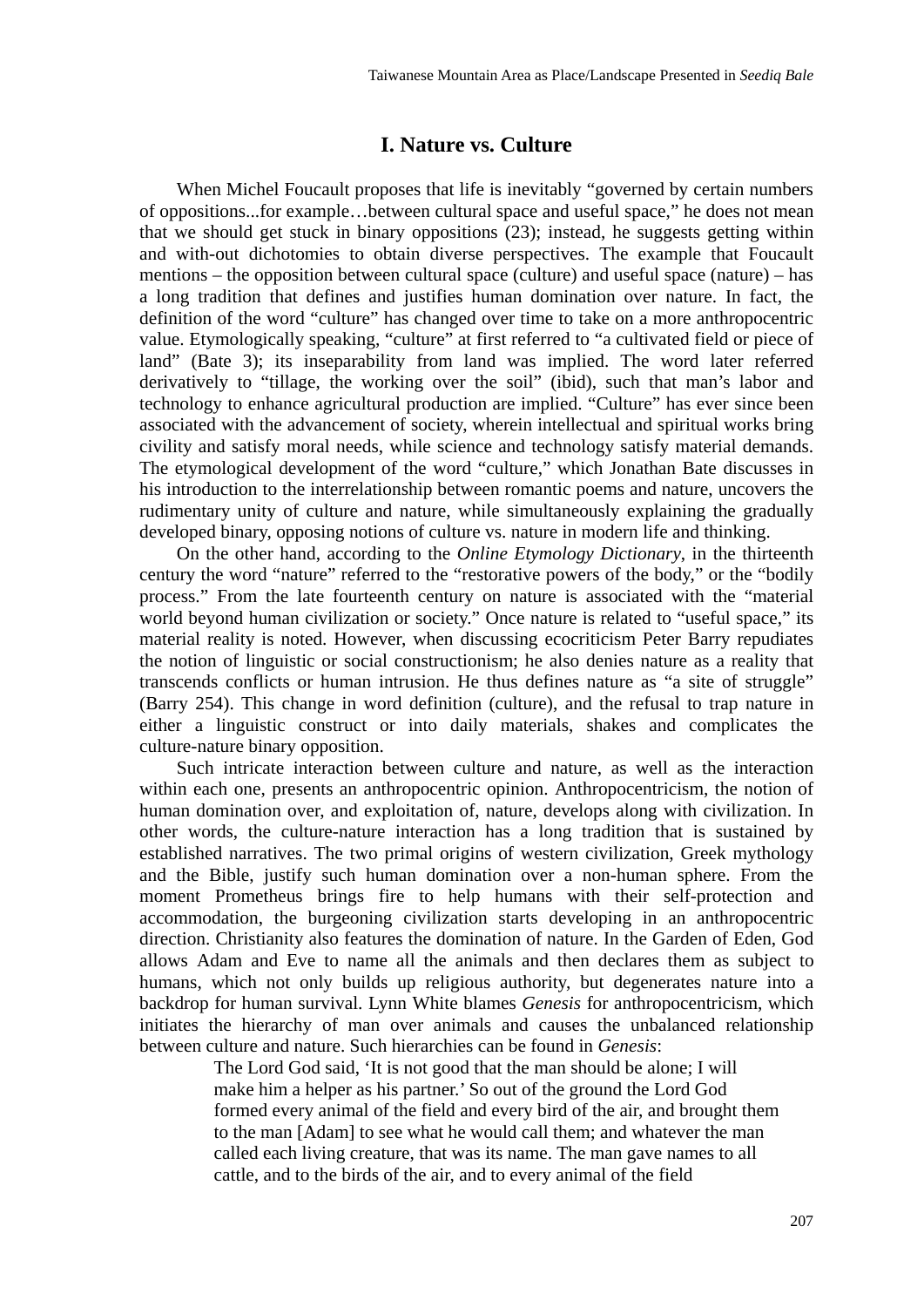#### (I.ii.18-20).

Naming is a symbol of power and manipulation, and these verses from *Genesis* justify human domination over nature. In medieval painting, therefore, nature is found as a backdrop for religious motifs, which is further developed into a stratification of the "Great Chain of Being" – a belief committed to theology and to human domination over nature. The Great Chain of Being embraces the ultimate authority of God, as well as the philosophy that nature is in service of man.

 Later on, when Rene Descartes (1596-1650) advocates the mastery and possession of nature within the grasps of *res cogitans* – mind and rationality become the driving forces behind science and ideas. As Alexander Pope, in "An Essay on Man," claims that "the proper study of mankind is Man," so the notion of human beings as separate from, and superior to, nonhuman nature is declared. The Age of Enlightenment in the  $17<sup>th</sup>$  century, therefore, not only embraces a Cartesian vision of the world, which stresses the authority of human reason over nature, but asserts the need to study nature scientifically so as to justify human domination over nature. Culture and nature become opposing notions that are distinguishable and irreconcilable. Hegel thus proposes art to differentiate humans from animals, and to make up for the deficiency of natural beauty in humans (Bate 122). Culture is considered a strategic need for improving nature.

 The development of the culture-nature dichotomy discloses values that are history-laden. Lawrence Buell points out that the nature-culture distinction is anthropogenic, starting with nomadism and settlement millennia ago (3). The dichotomy is thus a necessary lens through which the human modernization process is perceived. However, the notion that nature is constructed and stratified within can be found in works as early as Chaucer's "Parliament of Fowls." Here the natural world is constructed in service of gender and class hegemony. The idea of nature as a social construct invites critical examination of the power relationship within. William Howarth therefore insists that nature and culture mingle constantly (7); Gary Snyder, likewise, proclaims that "nature…is everywhere, and …is almost always intermingled with the form of culture" (6-7). This development denies a sharp dichotomy between nature and culture; the term "environment" is thus rendered more comprehensive, including both cultivated and built landscape as well as natural and wilderness areas. This more inclusive perspective of the environment promotes the understanding that "nature and culture [are] interwoven rather than…separate sides of a dualistic construct" (Wallace & Armbruster 4). Human beings, as biohistorical creatures, thus shift attention to the concerns of human interaction with the environment from scientific, economic, political and religious perspectives.<sup>1</sup>

 This human relationship with the environment can be understood through the human use of nature: man's ambition to control nature is likely to extend to controlling other humans. In this sense, power relationships within nature are a focus in environmentalist studies. Indeed, as Alexander Willson mentions, "the whole idea of nature as something separate from human experience is a lie" (13). Humans can be seen as *a part of* and *apart from* nature: the former view focuses on nature and culture as symbionts, while the latter focuses on the benefits of humans and those of the environment being differentiated. As culture generates economic and political concerns, nature turns out to be "a site of power struggles, displacements, and contestation" (Norton 274). An analogy can be found in Raymond Williams' refusal to consider rural life a simple, natural, and unadulterated Golden Age. He claims rural life cannot be trapped in a dualistic opposition of the city as evil, with peace and harmony in the country. The binary oppositions of culture/nature,

1

<sup>1</sup> Richard G. Botzler and Susan Armstrong, in *Environmental Ethics: Divergence and Convergence,* propose that environmental ethics "is not limited to ethical inquiry, but also imbedded in a larger matrix of aesthetic, religious, scientific, economic and political considerations" (2).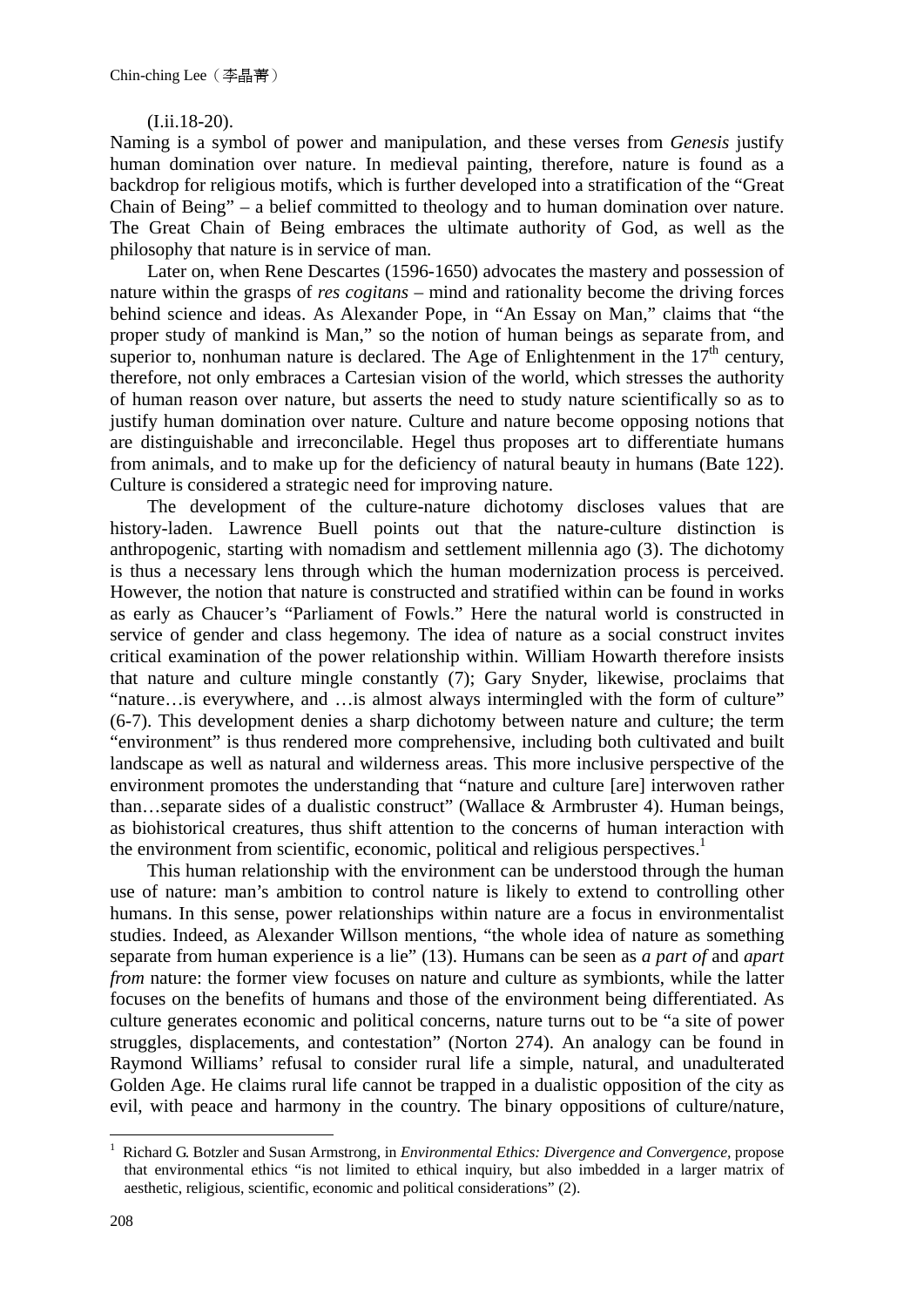humans/surroundings, and city/country are thus shaken to include more inconsistency and interaction within each dichotomy.

### **II. Place, Landscape, and Power Relationship in Land Ethics**

 When focusing on land in this study, two terms must be avoided to make the critical focus clear: ecocriticism and setting. Cheryll Glotfelty defines ecocriticism as "the study of the relationship between literature and the physical environment" (xviii). However, the prefix "eco" connotes natural surroundings, so the built environment is excluded. This reiterates the dichotomy of nature vs. culture, and curtails the environmental concerns of the earth. Environmentalism is a more inclusive term comprehending both the natural and built surroundings, in which culture and nature are ingredients, and conflicts and unbalanced power relations are discussed. As for "setting," it implies "the physical environment serv[ing] for artistic purposes merely ... [and] ancillary to the main event" (Buell, 1995, 85). Therefore, "land," instead of "setting," is a proper term so as not to be deprecated as a backdrop.

 Literary works offer imaginative situations regarding the interaction and interdependence of humans and the environment. When Lawrence Buell considers the environment "more simulacra-mediated than context-responsive," he is actually pointing out that the environment is constantly consumed and refashioned rather than a permanent fixed given (2001, 5). Michael Bennett thus proposes to incorporate urban and degraded landscapes into the environmental discourse, so as to advance its ecopolitical prowess without reinforcing the nature-culture dualism (22). Environmental criticism thus takes into consideration "the fate of place," which, as coined by the same book title by Edward Casey, is the primal concern of ecopolitics and ecopoetics: with the former addressing environmental exploitation and conservation while the latter delineates a textual world with specified settings.

 When considering place as a main concern in environmental discourse, Buell proposes that world history is actually "a history of space becoming place…through inhabitance" (2005, 63-64). In fact, place is characterized by ownership, as well as by meaning, when people are attached to it (Cresswell 1). This ownership of, and attachment to, a place coincides with Yi-fu Tuan's idea of "topophilia," which refers to "the affective bond between people and place" (4). In other words, place is characterized by people's subjective and emotional sense of attachment. Once a sense of place is built up, value and identity are established, although they are likely to be threatened or eradicated.

 Attachment to a place leads to rootedness in this place, and a collective identity among its people. This place attachment is possible since places are constructed through memories and affections, and are therefore intersubjective. Memories and affections collaborate to set up place attachment; thereby, a place "is seen, heard, smelled, imagined, loved, hated, feared, revered" among people over time (Walter 142). On the other hand, rootedness in a place implies that place is "time-thickened" (Crang 103), with the past and the present binding people together on that very spot. Therefore, place is never a "pause" of the sort proclaimed by Tuan (8), because place is not only associated with security and stability. Tuan defines place as "one of stability and permanence" (29), and "an enclosed and humanized space…[with] a calm center of established value" (54). Tuan's definition neglects the fact that place is constituted in events, in memories, and in attachment. Doreen Massey claims that places do not have a single identity, but are instead contained within constellations of social relations and conflicts. Therefore, place is "extroverted, which includes a consciousness of its links with the wider world, …intergrat[ing] in a positive way the global and the local" (Massey 69). Likewise, Edward Casey considers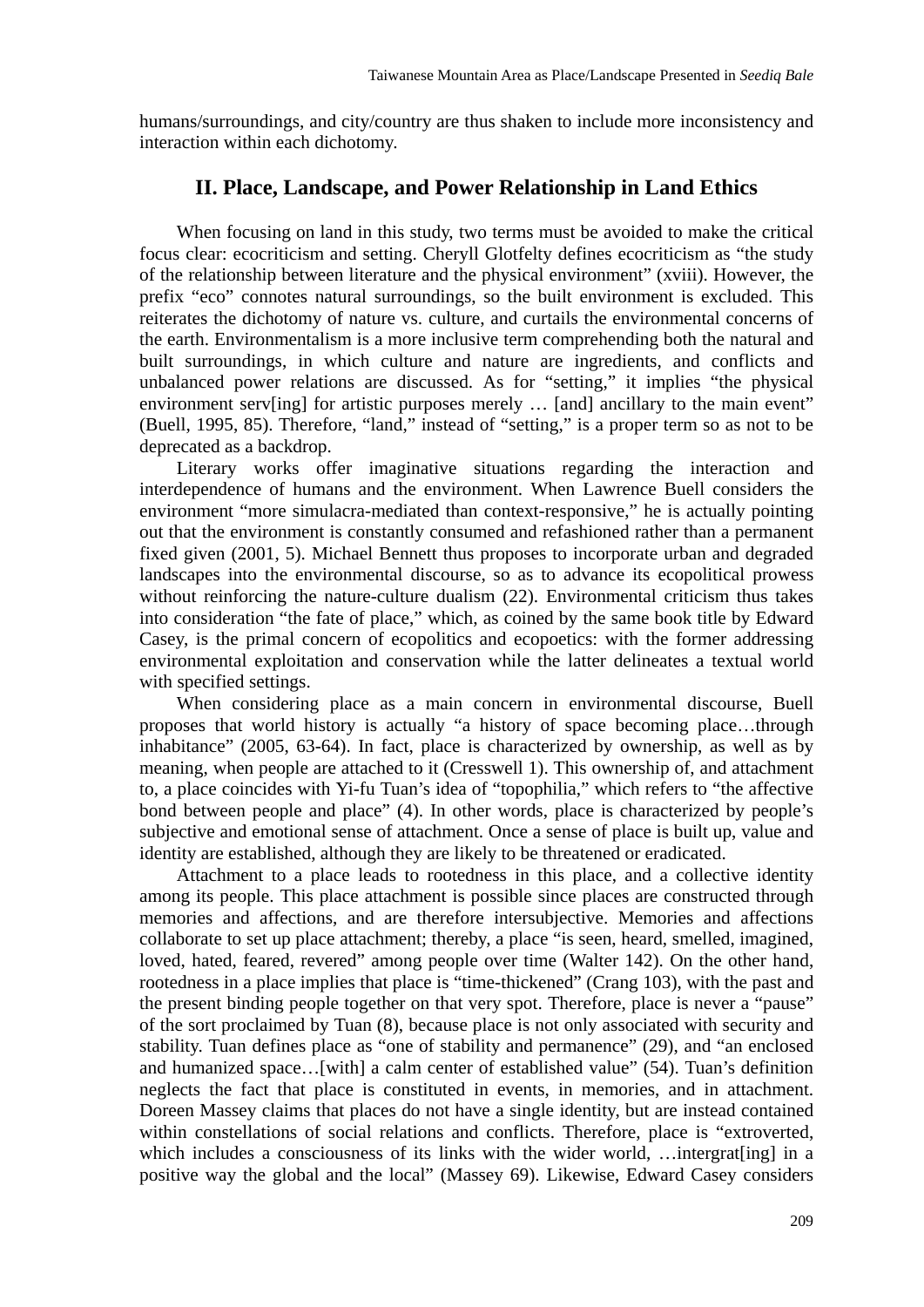place "eventmental, something in process, something unconfinable to a thing" (337). In other words, place and memory are interwoven; both are constructed, open to events, and resistant to pause and stability. Place is eventmental and progressive, with conflicts within. It is not a pause, nor a natural given.

When place is attachment, memory and events accumulated, it is an area "in which... the constitution of *social relations* are located and with which people can *identify*" (Agnew 263, emphasis mine). John Agnew's definition pinpoints two elements that are buried in place: social relations and identity, and these two can integrate the study of place with that of power relations. In this sense, place is, on the one hand, inseparable from the concrete region where it is set, while on the other, it delivers "open and porous networks of social relations" (Massey 121). In other words, place refers not only to topography, but also to relations. Similarly, Michel Foucault proclaims that people do not live inside a void, but within "a set of relations that delineate sites…irreducible to one another and absolutely not superimposable on one another" (23). Place is thus to be perceived through the lens of social and cultural conflicts; social relations concerning race, gender and class are the primal focus. Place is socially constructed within the context of unequal power relations: of domination and exploitation. Never is place a bounded stasis; instead, it is "the product of processes," and this is of tremendous importance for human existence and cultural development. It is therefore impossible to think of a world without place, in which there are still material realities and constructed interrelations.

 Place is therefore made up of sets of social relations at a particular location. It is a convergence of place attachment, history/memory, geographical materials, and interrelations. Due to all of these, place can never be a seamless, coherent identity. However, when human interaction with nature is conducted for profit, instead of for need, place is contained within the oppression of subalterns,<sup>2</sup> as well as the exploitation of environmental surroundings. Lance Newman therefore claims that nature writing is "a dynamic tradition of response to the rise and development of the capitalist ecosocial order" (18). The interrelation between humans and the nonhuman environment is social-mediated: place thus transcends the fixed, bounded locus and is an open location undergoing continuous events and conflicts. Buell (2005) therefore considers place-making as "a culturally inflected process," in which nature and culture, as well as humans and nonhuman location, are seen as "a *mutuality* rather than as separate, irreconcilable domains" (67, emphasis mine).

 Attachments and interactions between people and place are thus of tremendous importance. As previously mentioned, place is the location people get involved with and attached to. Another similar term, "landscape," is "an intensely visual idea" (Cresswell 10). Firstly coined for painting, "landscape" refers to the actual countryside. The word "landscape" is formed by combining two words: land and *scape*; the former is a definite portion of the earth, while the latter, *scape*, is "shape…which indicates collective aspects of the environment" (Jackson 7). The word "landscape" therefore implies the visual shaping of the land; in other words, people are seeing the complexity of the world. This term later develops into "a composition of man-made spaces on the land…which evolves not according to natural laws but to serve a community" (Jackson 8). Landscape thus implies a land with topographical material in service of communal demand and consumption.

Since landscape refers to the shape of land, visual perspectives and political

<sup>&</sup>lt;sup>2</sup> "Subalterns" is a term coined by Antonio Gramsci (1891-1933). According to Gramsci, the dominant class achieves economic superiority and cultural hegemony; social institutions are thus structured according to their will. However, "subalterns" refers to those socially subordinated groups that lack the hegemony and authority of the dominant class.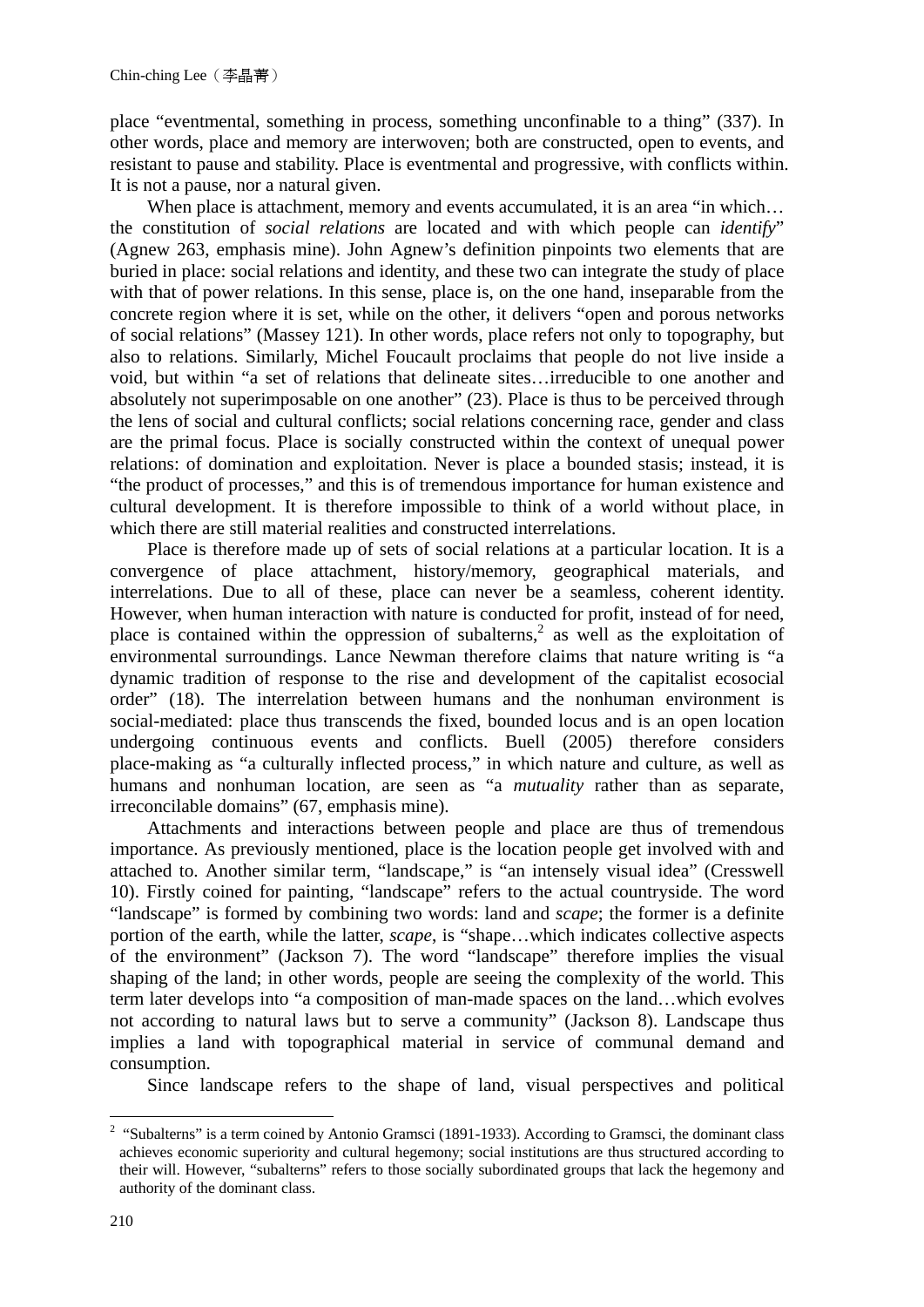manipulation are emphasized, rather than attachments and involvement. Cresswell thus finds in landscapes "the view…outside of it," insisting that "we do not live in landscapes – we look at them" (11). Landscape serves as a backdrop for human perception and existence – an anthropocentric knowledge of the topography that serves as the infrastructure for human production and consumption. In summary, place and landscape offer two diverse attitudes toward land: the former is contained within attachment and engagement, while the latter delivers consumer benefits.

 When Thoreau regards man as "an inhabitant, or a part and parcel of Nature, rather than a member of society" (99), he is stuck in the binary opposition of culture and nature. However, his proposal of being a mere inhabitant denies human ownership of land. Aldo Leopold later holds a similar idea when he sees humans as "plain members and citizens," rather than as conquerors of the land-community (413). Human inhabitation on land shows the connection and attachment between humans and the environment. Place discourse thus encourages reciprocal relationships, while landscape functioning as an infrastructure for consumer needs and production inevitably discloses conflicts and an unbalanced power relationship within. Be it place or landscape, however, "land" is a common concern.

 Some critics point out the divergences lie in "postcolonial ecocriticism": ecocriticism "priortis[ing] extra-human concerns," while post-colonialism focuses on "the interests of disadvantaged human groups"  $3$  (Huggan & Tiffin 17). "Land," however, is the common concern of environmental and colonial discourses: environmentalism focuses on the exploitation of land, while colonial discourse oppresses and abuses new land and its inhabitants. With land as the site of oppression and conflicts, environmental racism combines racial exploitation with environmental concerns, that "the oppression of one is connected to, and supported by, the oppression of the other" (Curtin 145). In this "biotic community," humans are "ecologically and environmentally embedded" (Buell, 2005, 8); exploitation of the environment and the oppression of people are often connected to each other.

 The two discourses – environmentalism and colonialism – have land as a common concern. Land as a landscape is produced and consumed, while land as a place is to be attached to and involved with. Robert Porgue Harrison, when discussing English rural countryside, mentions that deruralization occurs due to "humankind's consuming encroachment upon wild woodlands" (71). Henri Lefebvre, when discussing the irreversibility of natural space, proclaims that nature is "reduced to materials on which society's productive forces operate" (187). Harrison's concern of deruralization and Lefebvre's worry about nature's irreversibility both point to the fact that land is being appropriated to produce value, and to satisfy the capitalist demands through domination of the land and of the people on it. Land as a place or a landscape is therefore important in environmental studies.

#### **III. Film Analysis**

The discussion above delineates the idea of nature as both a given and a construct; besides, any location can be regarded as either a place with attachment within, or a landscape with biased perspectives from outside. These ideas will be included in discussing the film, *Warriors of the Rainbow: Seediq Bale*--a historical epic released in 2011. It is based on a calamity – the Wushe Incident – that occurred in central Taiwan in

 $\overline{a}$ 

<sup>&</sup>lt;sup>3</sup> Graham Huggan, in "'Greening' Postcolonialism: Ecocritical Perspectives," points out that "postcolonial critics have been insufficiently attuned to life-centered (eco- or biocentric) issues and concerns" (702).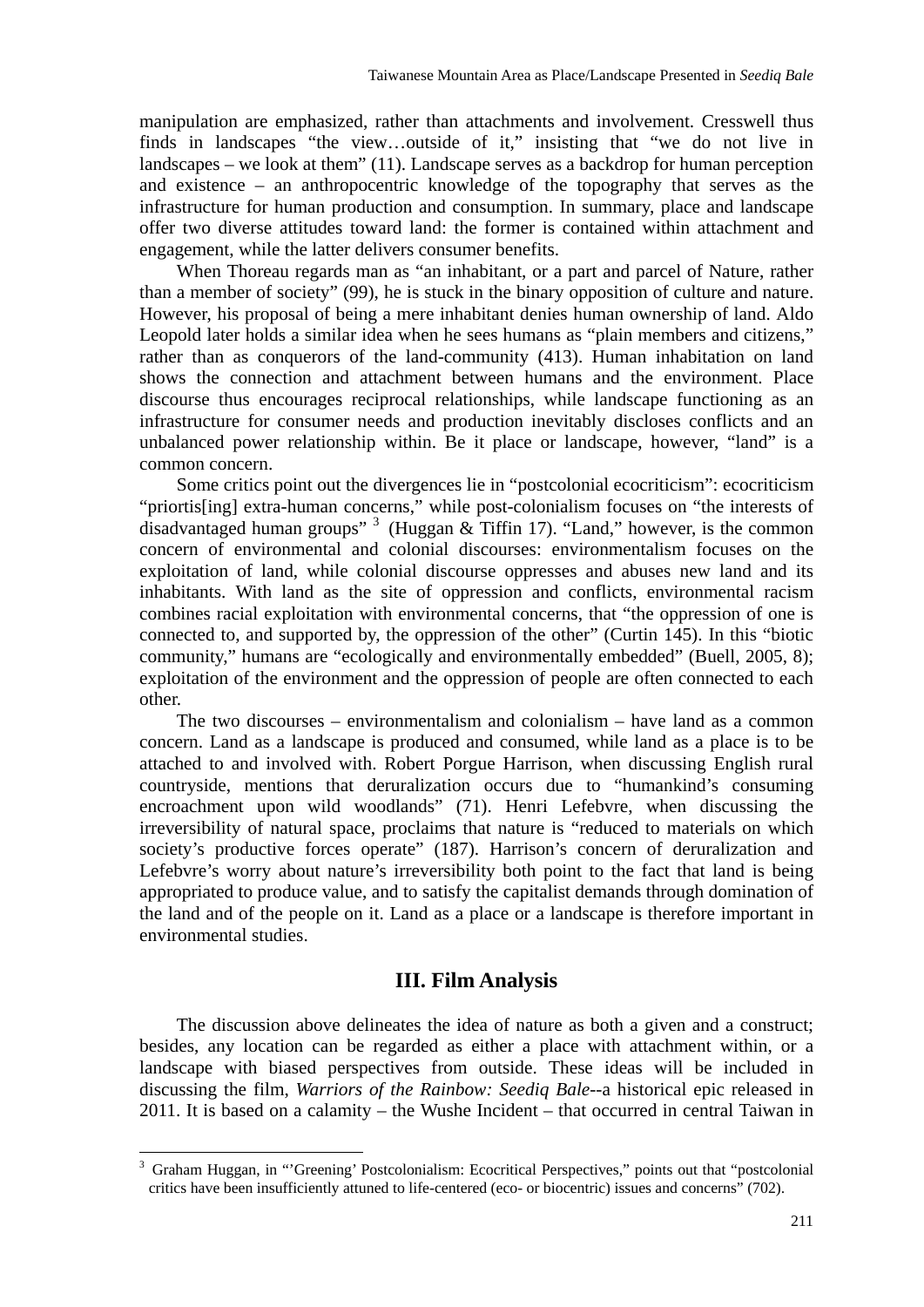1930. The Seediq are an aboriginal people in mid-Taiwan's interior highlands. In this mountainous interior, the Seediq led a traditional life, hunting for animals, and tattooing their faces to make possible their afterlife with their ancestors. However, the Treaty of Shimonoseki ceded Taiwan to the Japanese government in 1895. During the colonial period that followed, the Japanese army tried to plunder natural resources from the island, and abused people by trapping them into forced labor and sending them into a spiral of alcoholism. In the face of the intrusive imperial coercion, the indigenous people on this land banded together for a rebellion. This uprising was led by Mouna Rudao, Chief of the Mahebu village of the Seediq people. Mouna Rudao tried to protect his land and people from Japanese persecution; but not until a right moment would Mouna Rudao form an underground of alliance of six clans, then lead his people into this desperate rebellion plotted. The initial uprising took the Japanese by surprise, and was almost successful. This surprise attack was on the day of a school sports meeting, when many high-ranking Japanese officials would attend. After the massacre, the Japanese soon tried all mean to crush the rebellion, using aircraft, bombs, even poison gas, though the last was in breach of international conventions. Taiwan mountain area is obviously "a site of struggle," to take Peter Barry's term (254).

#### *(a) the mountain area as a place for the aboriginals*

 The David-versus-Goliath film begins with young Mouna Rudao hunting in the forest, and feuding with one man from another Seediq tribe, Temu Walis – the two clans have been quarrelling for hunting grounds for a long time. Specifically, the opening scene exhibits the lush forest of Mount Chilai, where narrow paths, ancient trunks, giant trees, waterfalls and creeks all embellish the already green local world. The aboriginal lifestyle presents an ideal land ethic like that proposed by Leopold – humans as "plain members and citizens" in their natural environment, in which the "intrinsic value" of the surroundings is recognized and respected (413). Their land ethic advocates human responsibility toward nature, denies anthropocentric commercial goals, and proposes a symbiosis between humans and land, between culture and nature. In addition, the beginning scene sketches the Seediq being made of warring clans, who earn their valor through head hunting. Their tattooed faces and impressive athleticism present the collective Seediq characteristics. On the other hand, however, complicated internecine tribal rivalries are outlined too. Therefore, during the Japanese colonial reign, some of the Seediq are resigned to defeated subservience; their fighting spirit has been diluted by servitude. Others, like the film's hero Mauna Rudao, secretly organize rebellion for survival and freedom. The mountain area inhabited by the indigenous tribes is a *place* with inherent tribal rootedness, attachment, also diversities and conflicts.

 Just as Arthur J. Ray's portrayal of Canada's indigenous people, the places where their ancestors lived and their spiritual roots lie are of vital importance for their self-definition. Metaphors from surroundings or narratives from their traditional legends all indicate that the land is integral to their past, present and future – the land is their history book (1). In other words, for an ethnic group, "the concept of a homeland may be a fundamental basis…to assert some special *privileges* in, even *ownership* of, an area" (Norton 276, emphasis mine). To build up a sense of place and rootedness in the film, and to present the mountain area as a place/hometown for Seediq people, some strategies are adopted within the film: including reiterative social practices, legends, and language. Once a sense of place is set up, and tribal privileges in the place guaranteed, the uprising against Japanese colonial exploitation is expected and justified.

 Tim Cresswell stated that "place is constituted through reiterative social practice – place is made and remade on a daily basis" (39). Mike Crang, from a cultural geography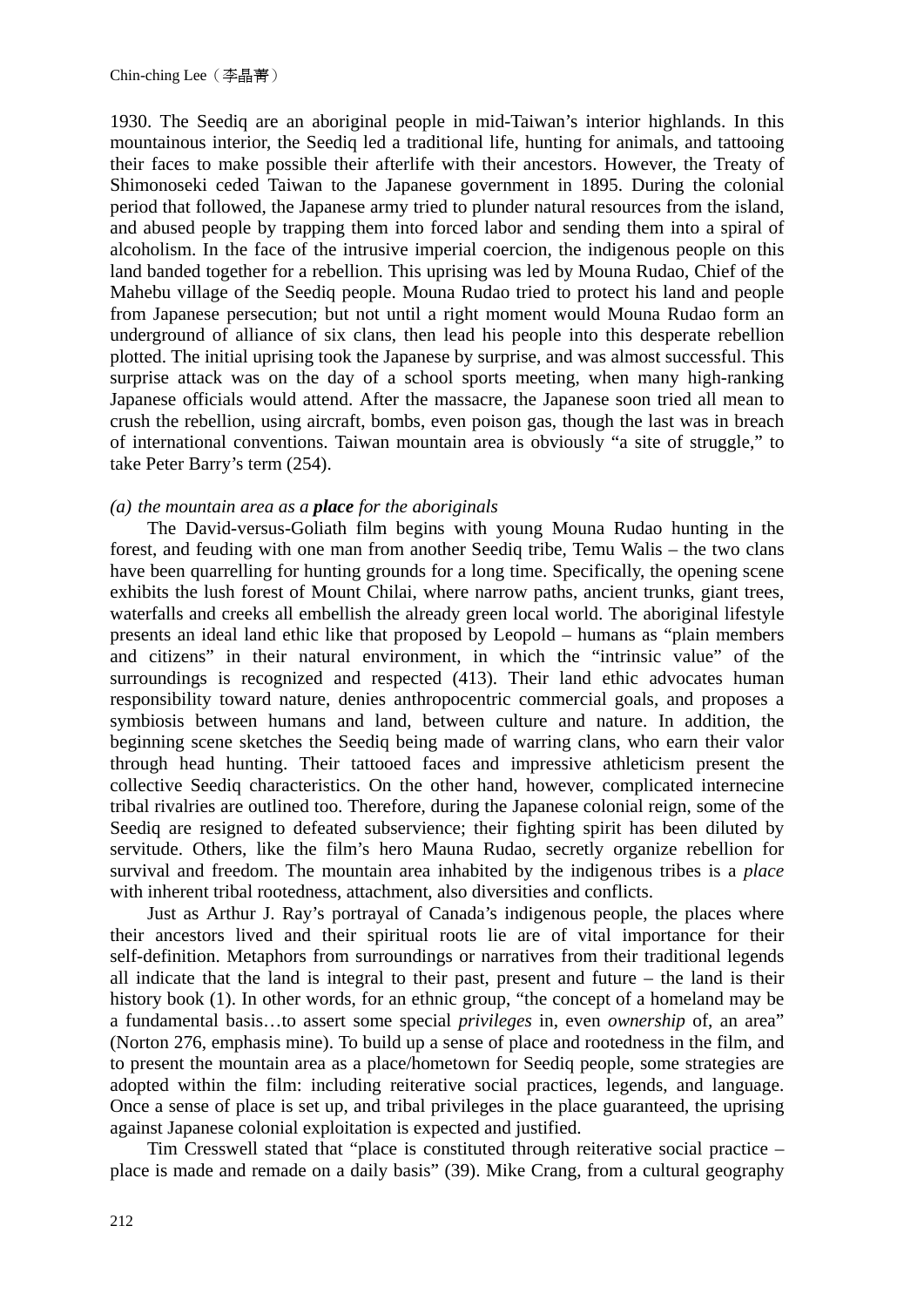perspective, also proposes "continued repetition of particular sorts of behavior…to be associated with particular places" (103). In other words, place is where people share collective experiences over time. Rituals are thus a required ingredient of place, especially for ethnic people, so as to build up self-identity and to claim their privilege and ownership of the land. In the film, some rituals are mentioned and practiced – songs and dances are displayed, while other rituals are forbidden by the Japanese colonial state, such as head-hunting, facial tattoos etc*.* These rituals are ways for individuals to build up their collective ethnic identities, and to grant them a sense of place.

 Songs and dancing are channels for Seediq people to address their values, to voice their common fury against their persecutors, and to present their common wish to fight the suppression they encounter. For example, since the Seediq tribes are of patriarchal system, women are relegated to background, as passive observers only. Dancing is thus presented with two genders, but women's part in the ritual confirms the tribal society being made of two genders but dominated by the male only: the traditional dancing ends with Seediq men's capoeira. Not only dancing, but songs are adopted in the film to present their collective identity and concerns. Mouna Rudao and his father's ghost sing a canon by the river, clearly delivering their common concerns regarding their hunting ground – the land to which they have always been attached:

> Reminisce on the people from the past, Here I am I used to guard these mountains and forests bravely. *These are our mountains, These are our creeks.*  We're the true Seediq Bale. We go hunting in the mountains. We share food in our clan. We fetch water from the creeks. *I'm willing to give my life for these.*  Oh, creek! Be quiet. Sisin babblers are singing. Sing us a beautiful song please. Sing for our people. A song of our ancestral spirit. I'm willing to give my life too. When the lightening rifts the rock. A rainbow appears. And a proud man emerges. Who is this man so proud? It's your offspring. A Seediq Bale (emphasis mine).

Mountains and creeks are worth fighting for, and just after the duet Mouna Rudao determines to revolt against the Japanese colonizers. Mike Crang connects music and songs with "feelings of belonging…[which] promote the idea of a particular regional identity" (91). The song, following the tune of an ancient tribal melody, builds up regional identity and advances a sense of place that pushes people to retrieve the ownership of their land.

 On the other hand, face tattooing is forbidden according to Japanese "civilized" practices. In fact, it is taken not only as a reiterative ritual in a regional place, but as a token of adulthood, manhood and warriorship. Young males in the Seediq tribes have to undergo a rite of passage to become adults. Usually the rite refers to hunting for foes'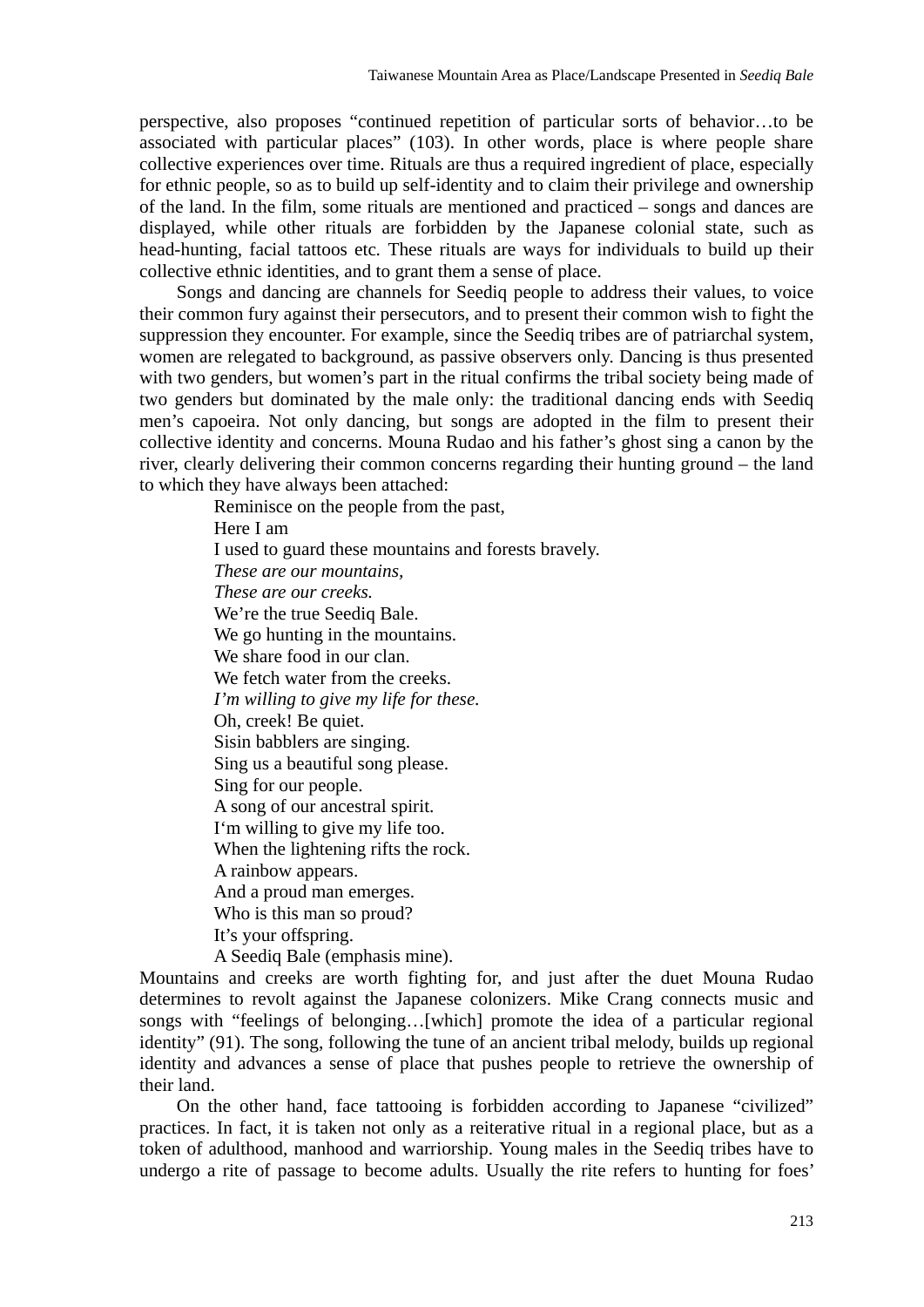heads or wildlife despite any challenges or jeopardy. The successful hunting gives them the right to have their faces tattooed, so as to become "Seediq Bale"—heroes of the tribe in the tribal language. When tattooing the young, as may be seen in the film, the tribal elder recites the following incantation: "You've offered blood sacrifice to our ancestors' spirits. I hereby tattoo the marks of manhood on your face. From now on, you shall abide by our ancestral spirit, guard our clan and our hunting grounds. On the rainbow bridge, our ancestors' spirits await the reunion with your valiant soul." Indeed, facial tattoos are so significant to the cultural identity that the film opens with the admonishment of Mouna Rudao's father: "A man who's never decapitated an enemy, or a woman who's not good at weaving, is not qualified to have their faces tattooed." Beheadings and basket-weaving--the repetitive tribal rituals—make possible facial tattoos and then bring honor to the individuals, also sense of attachment and rootedness to residents in the place. Face tattooing is therefore a tie that unites an individual with his or her ethnic identity, a means to locate the individual in his or her hometown, and a route to lead the individual to a legendary space over the rainbow bridge where all real Seediq people, the real heroes, will meet.

 In addition to the rituals and traditions mentioned above: [head] hunting, dancing, songs, face tattooing, and legends, language is also a key for collective identity. The mountain area is represented as a hometown for the Seediq people by the common language spoken in the film/place. Throughout the film, two languages are spoken: Seediq and Japanese; this is unprecedented in Taiwanese cinematic history. The two languages spoken in the film are used to address the historical reality of Taiwan being a Japanese colony, and to present this mountain area as being inhabited by Seediq people, and being dominated by the imperial invasion. Norton William claims that language is of vital importance to individual and group cultural identity because "it is both a means of communicating and also a symbol or emblem of *groupness*" (291, emphasis mine). Anthony Vital, in "Toward an African Ecocriticism," suggests taking into account "how language both shapes and reveals such interactions because different languages permit varieties of understanding [social history and natural world]" (90). Therefore, we may discover that the director of the film, Wei Te-Sheng (魏德聖), had the actors speak Seediq and Japanese on purpose to disclose the coexistence and conflicts between these two languages, between two cultures, and between two perspectives toward the land/mountain area in Taiwan.

 When Graham Huggan talks about ecocriticism and postcolonialism, the alliance between the two is said to "preserve the aesthetic function of the literary text while drawing attention to its social and political usefulness, its capacity to set out symbolic guidelines for the material transformation of the world" (14). In *Seediq Bale*, "the material transformation of the world" occurs to the land, which is the site of the conflicts not only between various aboriginal clans, but between aboriginals and the Japanese. Therefore, seeing the changes occurring to the land, Mouna Rudao states in his native tongue, Seediq: "Post offices? Stores? Schools? Do any of those things make our lives easier and better? Instead, we're made to see how impoverished we are." The cultural intrusion into their place exploits their nature and degrades the aboriginals into alcoholism and slavery. Schools are set up as an ideological manipulator, in which the imperial thinkings through the colonizers' language are instilled. Two languages are spoke on the land, in this mountain area of Taiwan: Seediq and Japanese. But the two languages become primal indicators, telling us the ups and downs, the waxes and wanes, of intrusive and aboriginal culture.

 As a language makes possible the collective identity, so it preserves the need of collective survival. The conflicts among clans display that place is never constructed into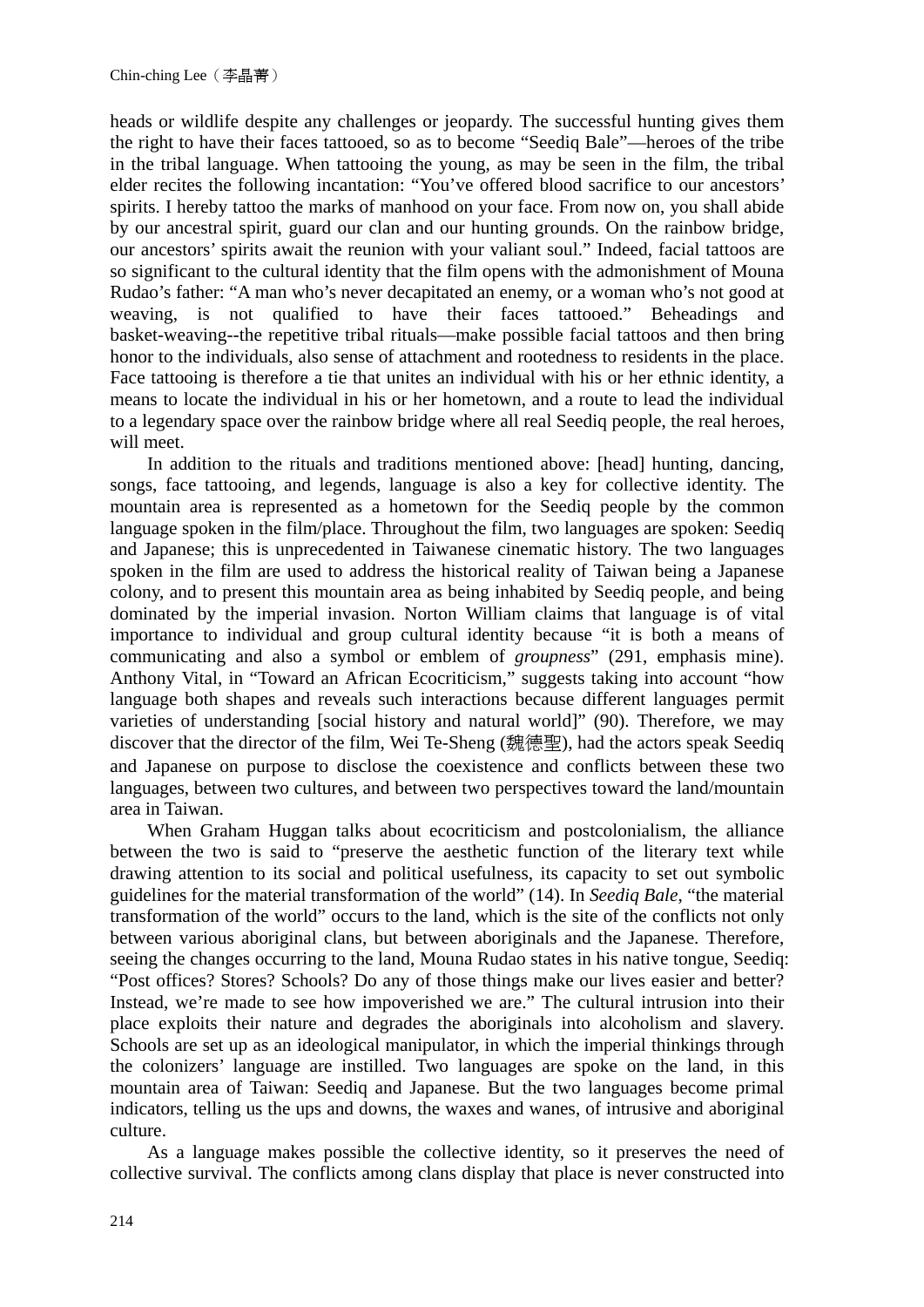a seamless, coherent identity with a homogeneous core. Therefore, in the film, the two clans respectively led by Mouna Rudao and Temu Walis have been feuding with each other for years, quarreling for hunting grounds, and seeking revenge upon each other for their conflicts to appease their hatred. But their common language, Seediq, still constructs a shared identity that the Japanese consider "savage." As a result, despite the controversy over their hunting grounds, Temu Walis is shocked when he sees Mouna Rudao's clanswomen hang themselves to conserve food for the warriors. He later says that he will fight for his ancestors, instead of for the Japanese being massacred in the Wushe Incident. In fact, throughout the film, Temu Walis, though close to the Japanese, speaks Seediq; his identity as an aboriginal rather than a Japanese is consolidated by the language he speaks.

#### (b) *the mountain area as a landscape for the imperial Japanese:*

 Graham Huggan and Helen Tiffin, in discussing postcolonial ecocriticism, claim that "to assert one's right to live in a place is not the same thing as to dwell in it… assertion is possession, not belonging, and dwelling implies an at-homeness with place" (82). In the film, the aboriginals adopt various rituals to consolidate their at-homeness with, and attachment to, the place. The colonizers, however, try any mean necessary to assert their possession of the mountain areas and to appropriate natural resources there. Right after the beginning hunting scene, the aboriginals are portrayed as low-wage, abused, logging laborers to show that the Japanese imperial power has intruded into the place. The Japanese characters in the film are mostly caricatured as either militaristic generals shrieking at their defeats, or sniveling clerks who abuse but fear the Seediq. The mountain areas are no more inhabited by "plain members and citizens" only, but also by conquerors who try their best to satisfy their consumer and commercial needs.

 Therefore, though the concept of homeland consolidates the inhabitants' advantage in a place, colonial power intrudes, and gradually deprives inhabitants of ownership of the land. Indeed, the clash (re)presented throughout the film is the discord of two languages hierarchically intersecting. The colonizers adopt language—Japanese—as a way to emigrate imperial culture into the Taiwanese mountain areas. Language is considered a strategy of subjugation to civilize the "savages". Besides, the Japanese colonial power also attempts to transform the place into an inhabited landscape. Lines of Japanese buildings are set up in the mountain area, which are drastically diverse from the aboriginal buildings. Due to the cultural intrusion, the aboriginals' identity is likely "to be threatened, contaminated, diluted or indeed even 'destroyed' by outside forces" (Crang 163). Therefore, in the film, Seediq kids have fewer chances to experience hunting, to fight for hunting ground, and to undergo the ritual of face tattooing as a mark of a heroic adult. When Mouna Rudao finds a new generation of Seediq losing ties to tradition, he calls for a revolt against the Japanese to stop cultural annihilation, and to retrieve tribal dignity. Another example is Dakis Nomin, a Seediq youth, who takes up a Japanese education and name, becomes a policeman, but regards his identity with ambivalence. He is thus hesitant at Mouna Rudao's harsh question: "Dakis, when you die, are you entering a Japanese shrine? Or the heavenly home of our ancestors?" Torn between the expectations of clansmen and the intimidation of the Japanese, Dakis finds himself being an "other," getting displaced in his hometown and discriminated in the Japanese colony. He laments his wretchedness, saying: "We don't want to be savages, but however hard we try to dress up like the Japanese, we'll always be seen as uncivilized people." He cannot consent to his ethnic identity or the dominant intrusive power; nor can he deny any. He has assimilated into Japanese culture, but still retained his own sense of aboriginal identity. Hara-kiri is thus his only way out of this torment of ambivalent dilemma.

Indeed, different languages deliver diverse interpretation of, and interaction with, the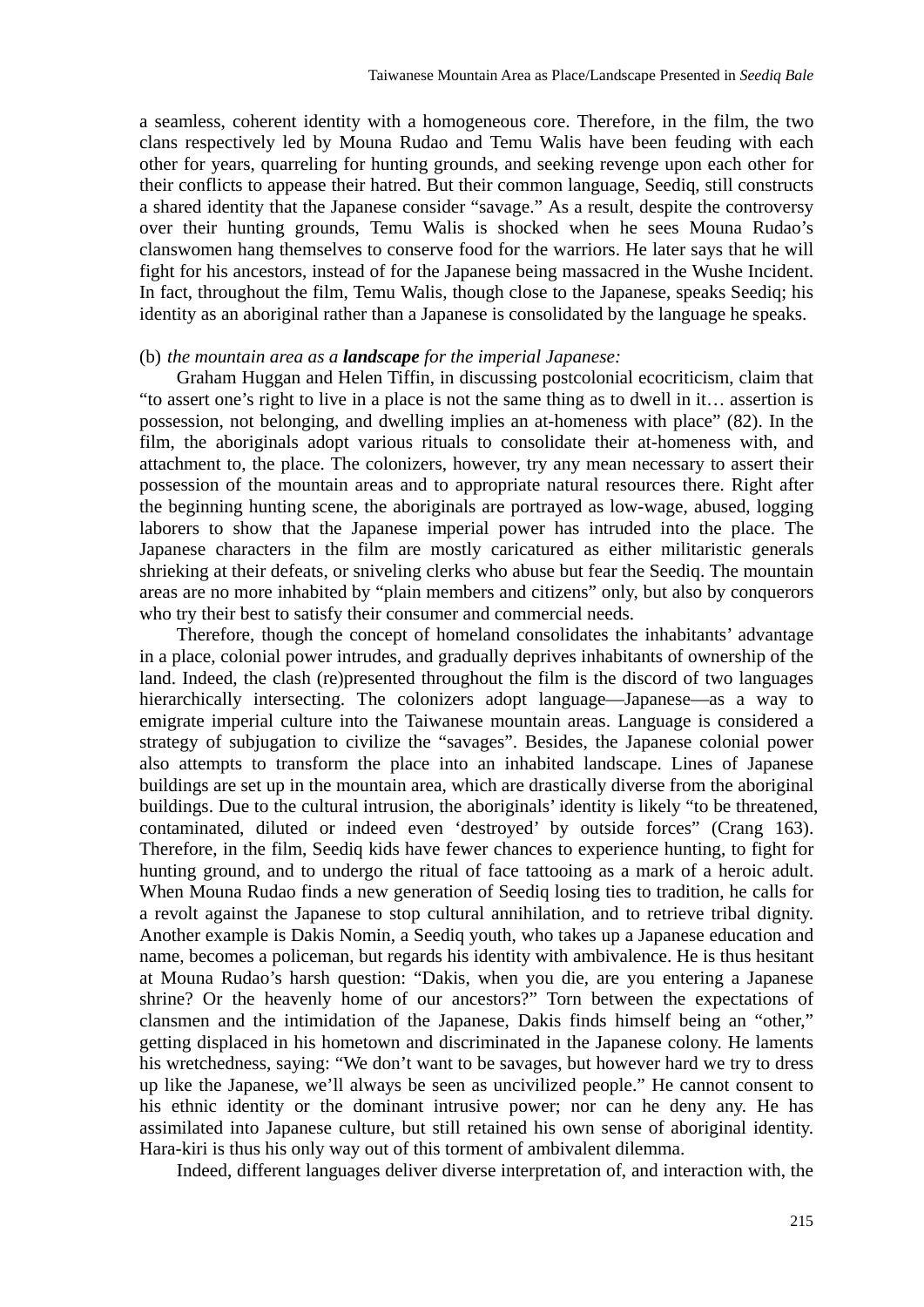environment. The Seediq interprets nature as an organic entity to coexist with. To the imperial intruders, however, the mountain area is a treasury of bountiful woods and despised laborers. Woods are thus appropriated and laborers are abused. In the film, Japanese perspectives of the mountain area as a landscape display two sharp opposing images: either a tranquil utopia or mysterious black woods. For example, a Japanese policeman, Kojima Genji, often beautifies the same mountain area; he perceives the mountain area as a misty place with cherry blossoms, and as a ground for teaching his son hunting skills. On the other hand, the forbidding land seems daunting to the Japanese colonizers because their adversaries, the Seediq people, know it too well. Mouna Rudao uses guerilla tactics against the Japanese, with mountains and rivers casting their enemies into disadvantage. The aboriginals' being so familiar with the forest discloses the Japanese's ignorance of it, and how they are scared of the place. One Japanese officer states, with fear and confusion, regarding their vain efforts to defeat the Seediq in guerrilla warfare: "Those savages played hit and run. They are like ghosts. They easily ran over the ragged mountain paths that we barely walked properly on. We never knew where they came from or where they disappeared to. They were unpredictable." The Japanese colonizers see the mountain area as a landscape to be appreciated or mystified. For Seediq people, the mid-Taiwan mountain area is a hometown/place; however, for the Japanese, it is a landscape to be manipulated by the oppression of people and in which to exploit nature. The languages spoken in the film serve to assert ethnic distinctiveness, and to present diverse interactions with the land.

 In addition to the cultural intrusion, the imperial colonizers also wage an economic assault, which leads to the exploitation of the mountain areas, and the persecution of the residents. The Japanese colonial government restricts the Seediq tribes from practicing their traditional head hunting and facial tattooing, and gradually deprives them of their language, weapon, and land. The film is divided into two parts: *The Sun Flag* and *The Rainbow Bridge*. Part One title clearly presents the dominating image of Japanese colonization, as "*The Sun Flag* " symbolizes the imperial and military power of Japan. As a colony, the land and the people in Taiwan are therefore subdued. Deforestation occurs in the Taiwanese highlands near Chilai Mountain, which reduces nature merely to materials. Therefore, in the film, right after the aboriginals' hunting scene, they are being forced into logging large sections of the forest. Between hunters' scene and log-laborers' are twenty-five years, during which Mouna Rudao has grown older, and developed a permanent, deep glower in the presence of Japanese transformation of the land. Mouna Rudao thus asks, "Is it good to be ruled by them [the Japanese]? Our men are forced to bend over to carry logs on our backs, and our women have to kneel down to serve and pour wine." His son also talks to one Japanese policeman about their hunting in the forest: "…what can we hunt in those disappearing forests? You've about hacked down all the trees on our hunting grounds. If we don't go hunting now, we'll have nothing left once the trees are all gone." Colonial invasion goes along with the inhabitants' subjection and with environmental destruction. This demonstrates a close association between imperialism and deforestation. Robert Pogue Harrison, in his book *Forests: The Shadow of Civilization,* mentions that when nature stops satisfying a colonizers' wish for potential exchange value, natural exploitation occurs – and deforestation is a form. In the film, the low-waged laborers wish for surplus value to buy the millet wine, which is once again an abuse of nature's intrinsic value. In a word, deforestation leads to the advanced expansion of imperial colonization, and therefore to the contraction of natural resources and of regional identity.

 Colonial invasion sees the environment as "the marketability of nature providing an implicit rationalization for the control and management of natural resources by the global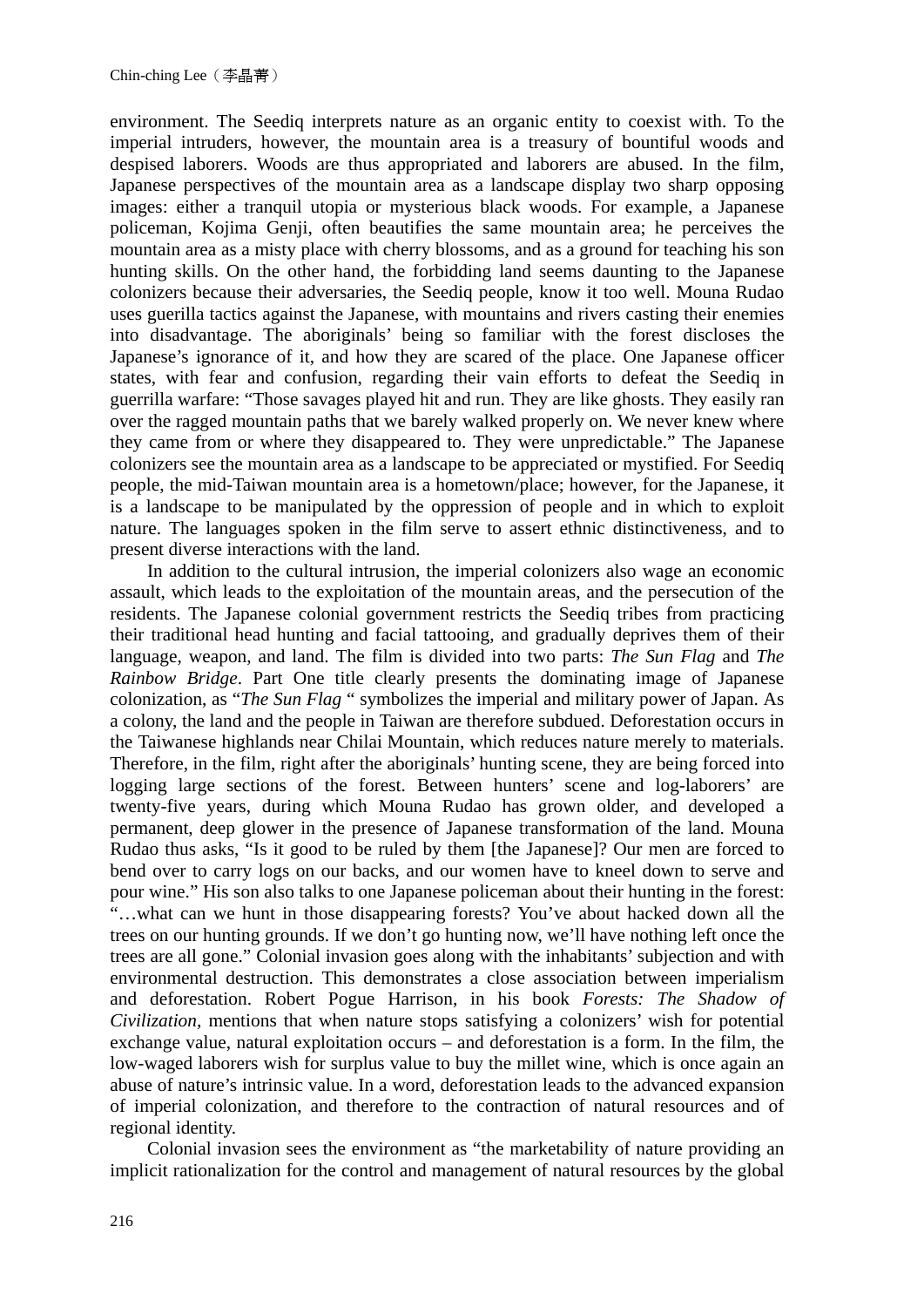urban-industrial system and its primary political ally, the nation-state" (Huggan & Tiffin 32). In this sense, economic growth is prioritized over sustainable development; all non-commodified relations with nature are denied, which causes alienation in social activities. Alienation comes from the separation and conflict of capitalist and worker interests, and leads to the reduction of human-nature relations. This capitalist mode of production has turned this Taiwanese mountain area from "the space of production" into "the consumption of space" (Lefebvre 188). Mountain areas become a political instrument manipulated by the state (the Japanese colonizers); the labor is thus segregated from product, man from nature, so that the profits of the dominant class are guaranteed. Due to the Japanese intrusion, this mountain area can never a place with an ecological entity. It becomes a part of the social, economic and political life – "an inhabited landscape" – a term coined by J.B. Jackson to refer to "the product of incessant adaptation and conflict: adaptation to what is often a new and bewildering natural environment, conflict between groups of people with very dissimilar views as to how to make that adaptation" (43). This attempt causes a crash between the respective value systems of the aboriginals and colonizers; so an exploitation of the mountain areas for colonial consumption benefits occurs. The consumption needs reduce the mountain area into "placeless, soulless new spaces, which are functionally more efficient but reduce the quality of experience" (Crang 106). Deforestation exercised in a colonized place thus coincides with Deane Curtin's notion of "environmental racism," which portrays the connection between racial oppression and environmental exploitation.

 This mountain area degenerates into a landscape, in which material realities are consumed; in addition, rootedness, rituals and sense of place are shaken, even forbidden. In this vein, the war scenes are represented with bombs exploding in the forest, flames engulfing the trees, and trucks falling apart and down. These war scenes obviously associate the suppression of the subordinated with the destruction of nature. Nature is appropriated, and its residents are persecuted, so as to realize the commercial goals of imperial powers. The rebellion is defined by Mouna Rudao as a blood sacrifice to their ancestors, in defense of their hunting ground – an organic place free of colonial invasion and destruction. To justify their uprising, Mouna Rudao gives a stentorian heroic declaration, in which the aboriginals' close connection with nature is disclosed: "There are more Japanese people than there are tree leaves in the forest, than there are pebbles in Jhuoshuei River. But my determination to fight them is more adamant than Mt. Chilai. If your civilization wants us to cringe, I'll show you the pride of savages." A real Seediq Bale will fight to keep his soul intact, his people unbiased, and his land undestroyed. A legendary promise is constantly brought up: "…at the other end of the rainbow in the heavenly home of our ancestors lies a fertile hunting ground." In the film, the battle scene is launched by a Japanese soldier's shouting line: "The savages are revolting!" and then the Seediq show off their fighting prowess in slow motion, which is backed by tribal traditional ballads. The rebellion for freedom and dignity lasts for more than forty days, during which the real Seediq Bale prove their daring gallantry, but destruction of those people and place engaged cannot be avoided.

## **IV.** *Epilogue*

 By the end of the epic film, the aboriginals' heroic gallantry is, over time, admired by General Kamada. The bright cherry blossoms remind the General of the bushido. He says: "Three hundred warriors against thousands of soldiers; those who survived the battle all killed themselves eventually. *Why did I see in such a remote mountain area in Taiwan the bushido of samurais that died over a century ago in Japan*?" The connection of Taiwan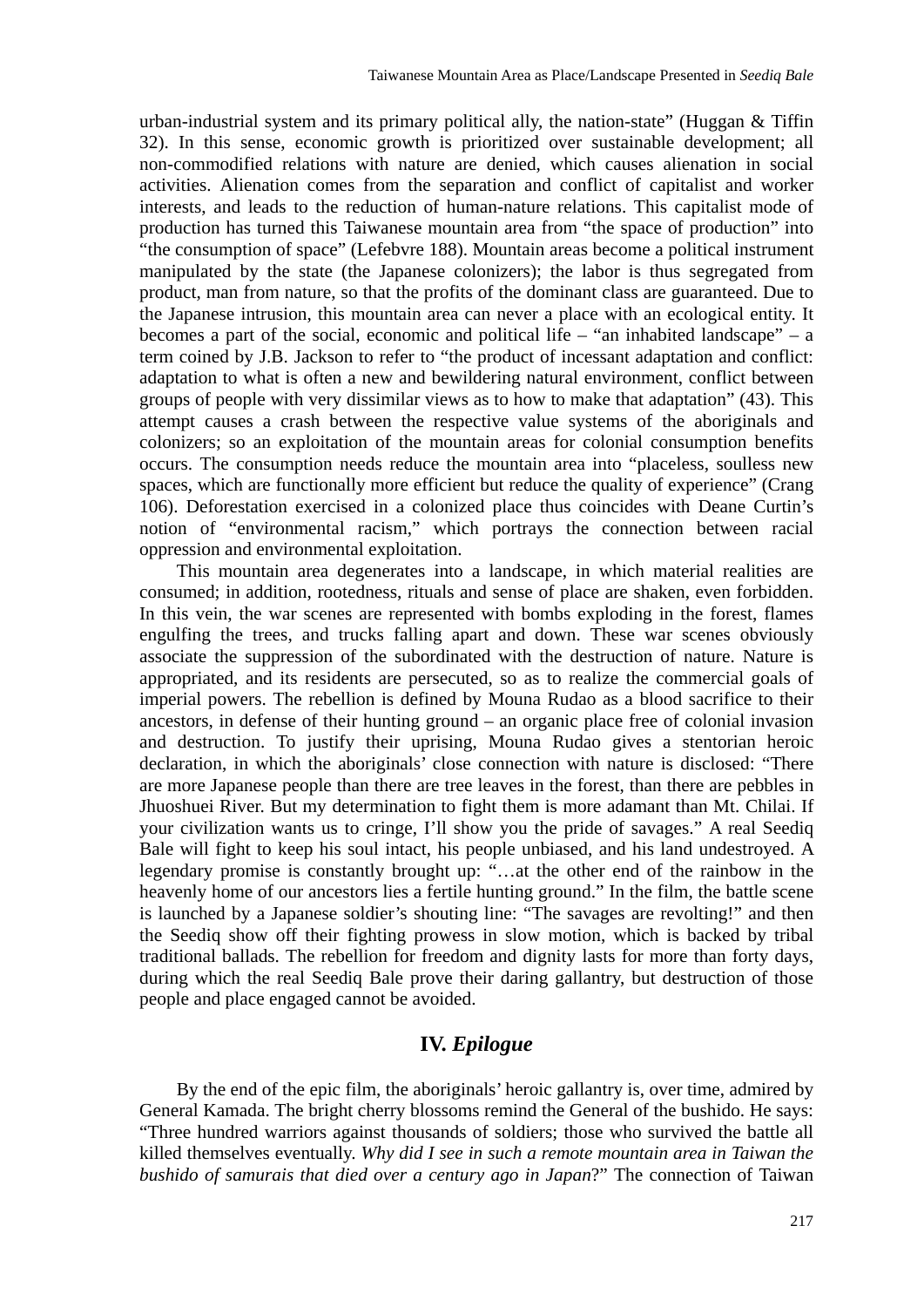cherry blossoms to the Japanese bushido shows the Japanese perception of the mountain area as a landscape, in which anthropocentric and colonial consumption are instilled and destruction is caused. To the Japanese colonizers, Taiwan mountain areas is a landscape, a treachery in which commercial needs are satisfied, and cultural annihilation is practiced.

 The Seediq rebellion for tribal survival and freedom ends with heroes fighting to death, and many family members instructed to commit suicide to escape capture and humiliation. The majority of the film delves into the dark realms of war terror, mass suicide, cultural annihilation, and genocide. But these horribly violent acts are followed by a tranquil mountain scene. After the last battle there is the scene of the surviving Seediq walking along the treks in the forest: the Japanese are relocating them to another mountain area. What is portrayed here is the moral ambiguity, the difficult life-or-death choices that the Seediq people have to make when facing colonial threats of violence. Cherry blossoms are still shivering in the trees along the treks to display an organic land wishing to be cherished and conserved. After that, a Seediq clansman is seen running through the forests up to the summit of Mt. Chilai, where he catches a glimpse of the whole mountain area that used to be their hunting ground, their place, and hopefully will be once again. This colonial experience degenerates the mountain area into a consumption site; with imperial colonialism on the wane, however, the land is likely to rejuvenate. After all, as Aldo Leopold insists: "A thing is right when it tends to preserve the integrity, stability, and beauty of the biotic community. It is wrong when it tends otherwise" (421). In this sense, the very last scene has the camera pulling up over the mountain area, with a surviving clansman gazing into the remote mountains; this panorama displays the aboriginals' close relation with nature, and promises the likely recovery of the land as a place with histories and memories buried within, and with hopes and lives rejuvenated henceforth.

 Director Wei once mentioned that he wanted to show "an encounter between a people who believe in rainbows and a nation which believes in the sun." This encounter leads to cultural clashes, military conflicts and massacres. By the end, however, with the mountain area as the central target for an unknown indigenous character, and for the film audience, the sun and the rainbow implied throughout the film display the necessity of perceiving the environment under cultural and national invasion. The mountain area is expected to *be a place* with its unique culture, language and life constituted in events, memory and attachment, *rather than a landscape* for people to come and go. It was a place for the indigenous tribes to be a part, rather than apart; it is, and shall be, for all, if "the fate of place"<sup>4</sup> is considered within and with-out the film.

## **Works Cited**

- Agnew, John A. "Representing Space: Space, Scale and Culture in Social Science." *Place, Culture, Representation.* Eds. James Duncan and David Ley. London: Routledge, 1993. 251-71.
- Barry, Peter. "Ecocriticism." *Beginning Theory: An Introduction to Literary and Cultural Theory.* Manchester: Manchester UP, 2002. 248-71.
- Bate, Jonathan. *The Song of the Earth*. Cambridge: Harvard UP, 2000.
- Botzler, Richard G. and Susan J. Armstrong. *Environmental Ethics: Divergence and Convergence.* Boston: McGraw Hill, 1998.
- Buell, Lawrence. *The Future of Environmental Criticism: Environmental Crisis and Literary Imagination.* Malden: Blackwell P, 2005.

1

<sup>&</sup>lt;sup>4</sup> The phrase, "the fate of place," is adapted from the book of the same title by Edward Casey.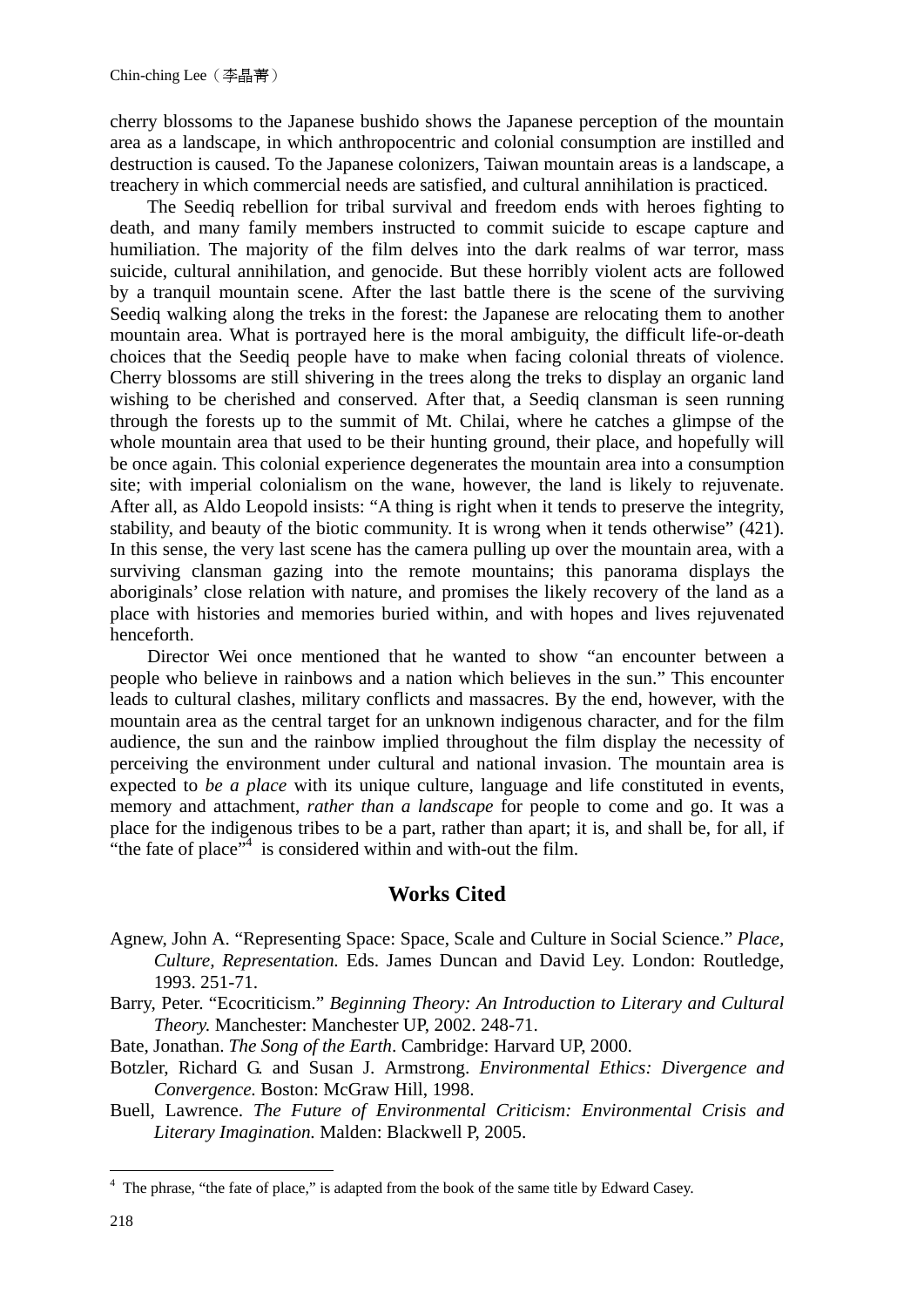- ---. *Writing for an Endangered World: Literature, Culture, and Environment in the U.S. and Beyond.* Cambridge: Harvard UP, 2001
- ---. *The Environmental Imagination: Thoreau, Nature Writing, and the Formation of American Culture.* Cambridge: Harvard UP, 1995.
- Casey, Edward S. *The Fate of Place.* Berkeley: California UP, 1997
- Crang, Mike. *Cultural Geography.* NY: Routledge, 1998.

Cresswell, Tim. *Place: A Short Introduction.* Malden: Blackwell P, 2006.

- Curtin, Deane. *Environmental Ethics for a Postcolonial World.* Lanham, MD: Rowman & Littlefield, 2005.
- Foucault, Michel. "Texts/Contexts of Other Spaces", *Diacritics* 16.1 (1986): 22-7.
- Glotfelty, Cheryll. "Introduction: Literary Studies in an Age of Environmental Crisis." *The Ecocriticism Reader: Landmarks in Literary Ecology.* Ed. Cheryll Glotfelty and Harold Fromm. Athens: Georgia UP, 1996. xv-xxxvii.
- Harrison, Robert Pogue. *Forests: The Shadow of Civilization*. Chicago: Chicago UP, 1992.
- Howarth, William. "Some Principles of Ecocriticism." *The Ecocriticism Reader: Landmarks in Literary Ecology.* Ed. Cheryll Glotfelty and Harold Fromm. Athens: Georgia UP, 1996. 69-91.
- Huggan, Graham, and Helen Tiffin. *Postcolonial Ecocriticism: Literature, Animals, Environment.* London: Routledge, 2010.
- Jackson, John Brinckerhoff. *Discovering the Vernacular Landscape*. New Haven: Yale UP, 1979.
- Lefebvre, Henri. "Space: Social Product and Use Value." Trans. J. W. Freiberg. *State, Space, World: Selected Essays.* Minneapolis: Minnesota UP, 2009. 185-95.
- Leopold, Aldo. "The Land Ethic." *Environmental Ethics: Divergence and Convergence.* Boston: McGraw Hill, 1998. 412-21.
- Malpas, J.E. *Place and Experience: A Philosophical Topography.* Cambridge: Cambridge UP, 1999.
- Massey, Doreen. "A Global Sense of Place." *Reading Human Geography: the Poetics and Politics of Inquiry.* Ed. Trevor J. Barnes and Derek Gregory. London: Arnold, 1996. 315-23.
- Newman, Lance. "Marxism and Ecocriticism." *Interdisciplinary Studies in Literature and Environment* 9.2(2002): 1-25.
- Norton, William. *Cultural Geography: Themes, Concepts, Analysis.* Oxford: Oxford UP, 2000.
- Online Etymology Dictionary. "Nature." 17 Nov. 2012. <http://www.etymonline.com/index.php?allowed\_in\_frame=0&search=nature&sear chmode=none >
- Ray, Arthur J. *An Illustrated History of Canada's Native People: I Have Lived Here Since the World Began*. Toronto: Key Porter Books, 2010.
- Snyder, Gary. *The Practice of the Wild.* Berkeley, CA: Counterpoint Press, 2010.
- Thoreau, Henry David. "Walking." Ed. Richard G. Botzler and Susan J. Armstrong *Environmental Ethics: Divergence and Convergence.* Boston: McGraw Hill, 1998. 99-108.
- Tuan, Yi-Fu. *Space and Place: The Perspective of Experience.* Minneapolis: Minnesota UP, 1977.
- Wallace, Kathleen R. and Karla Armbruster. "Introduction: Why Go Beyond Nature Writing, and Where To?" *Beyond Nature Writing: Expanding the Boundaries of Ecocriticism.* London: Virginia UP., 2001. 1-25.
- Walter, Eugene Victor. *Placeways: A Theory of the Human Environment.* Chapel Hill: